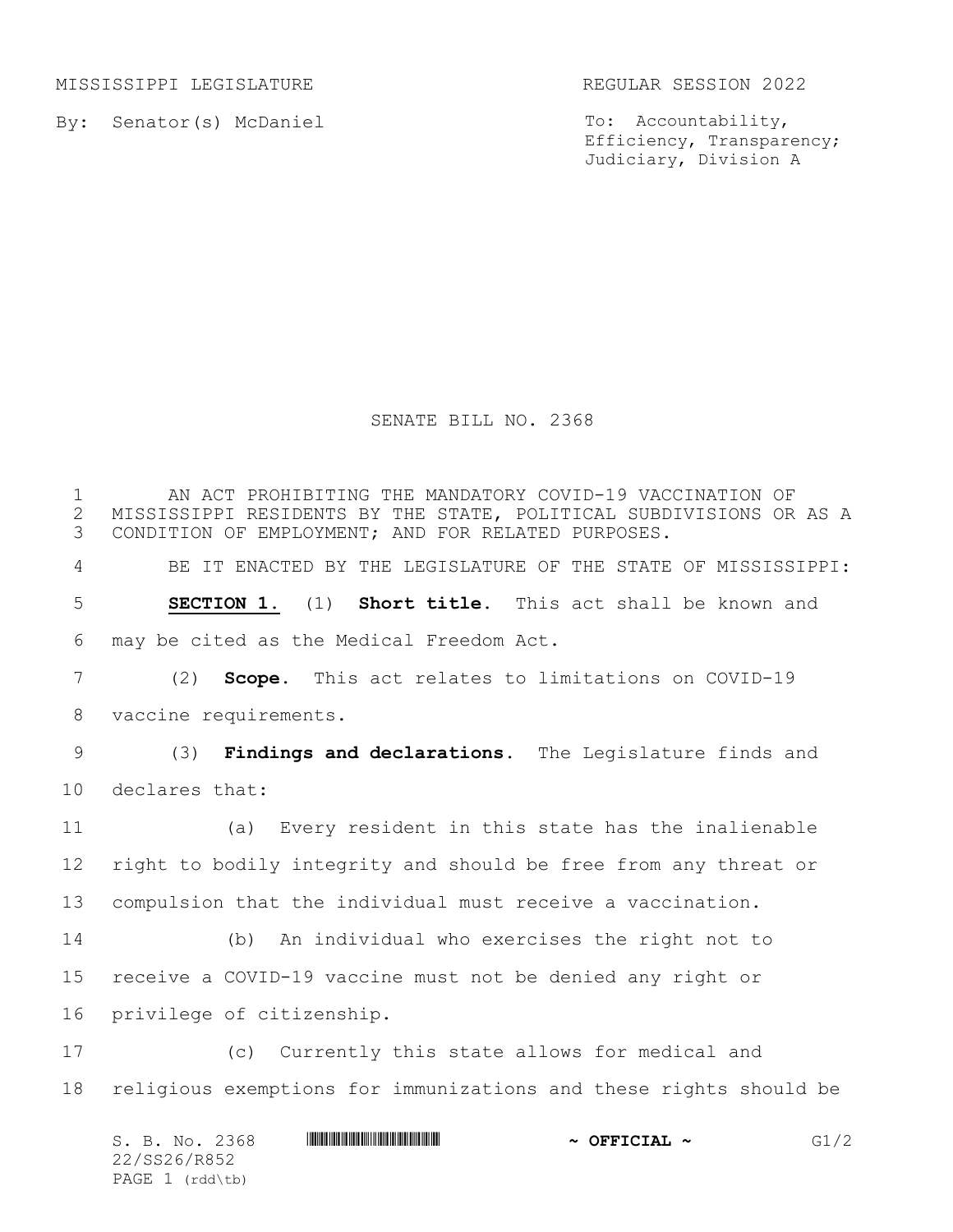given to all Mississippi residents who do not want to receive a COVID-19 vaccine.

(4) **Prohibition.** The following apply:

 (a) The State of Mississippi or a political subdivision 23 of the state, or an agent thereof, may not mandate an individual in this state to receive a COVID-19 vaccination.

 (b) A state agency or political subdivision may not enact or issue a rule, ordinance, order or any similar policy that would result in an individual being required to submit to a vaccination.

 (c) A state agency or political subdivision, or an agent thereof, may not take an action which would result in an individual being required to submit to a vaccination, including as a condition of employment, access to education, the ability to travel, entry to a public place or contracting with a state agency or political subdivision.

 (d) A vaccination offered by the state as part of a mass vaccination effort may only be provided to individuals who consent to receiving the vaccination, without coercion, after receiving full information of all known ingredients, risks and benefits prior to the vaccination.

 (e) Employers are prohibited from taking any adverse employment action against an individual who declines to receive a COVID-19 vaccination, including, but not limited to, termination, suspension, involuntary reassignment, unpaid leave, demotion,

S. B. No. 2368 \*SS26/R852\* **~ OFFICIAL ~** 22/SS26/R852 PAGE 2 (rdd\tb)